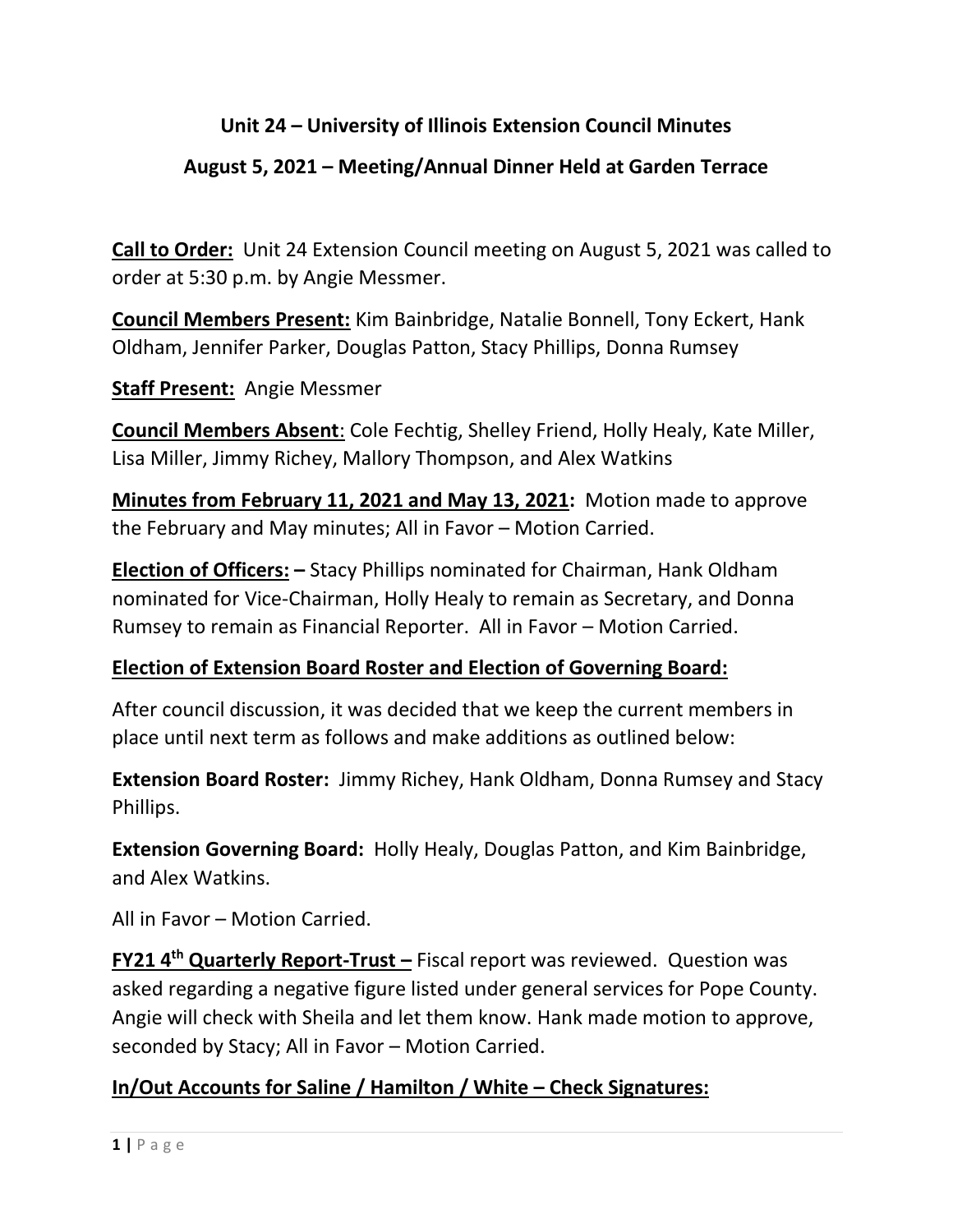**Hamilton County:** Angela Messmer, Melissa Wilson, Lisa Miller, and Jennifer Parker

**Saline County:** Angela Messmer, Melissa Wilson, Tony Eckert, and Bronwyn Aly

**White County:** Angela Messmer, Cole Fechtig, Melissa Wilson, Bronwyn Aly, and Pamela Haywood

Hank Oldham made motion to approve In/Out Account check signatures, seconded by Doug Patton; All in Favor – Motion Carried.

#### **In/Out Account Audits:**

**Hamilton: Cindy Anselment, Lynn Smith, Nolene Rubenacker, and Cara Bowling (alternate)**

**Saline: Alex Watkins, Ciarra Willett, Sheila Turrentine, and Lois Jones (alternate)**

### **White: Jennifer Carter-James, Lisa Wolff, Larissa Hays, and Sandy Ethridge (alternate)**

Hank Oldham made motion to approve In/Out Audit Committees, seconded by Doug Patton; All in Favor – Motion Carried.

#### **Upcoming Meeting Schedule for 2021 - 2022:**

The upcoming council meetings were scheduled as follows.

November 4, 2021 – 6:00 p.m.

February 3, 2022 – 6:00 p.m.

May 5, 2022 – 6:00 p.m.

August 4, 2022 – 5:30 p.m. – Annual Dinner/Meeting

Meetings will be held in Saline County; All in Favor – Motion Carried.

#### **Civil Rights Discussion:**

Discussion held regarding Civil Rights. The council understood and encouraged our unit's effort in reaching out to the underserved population in our area